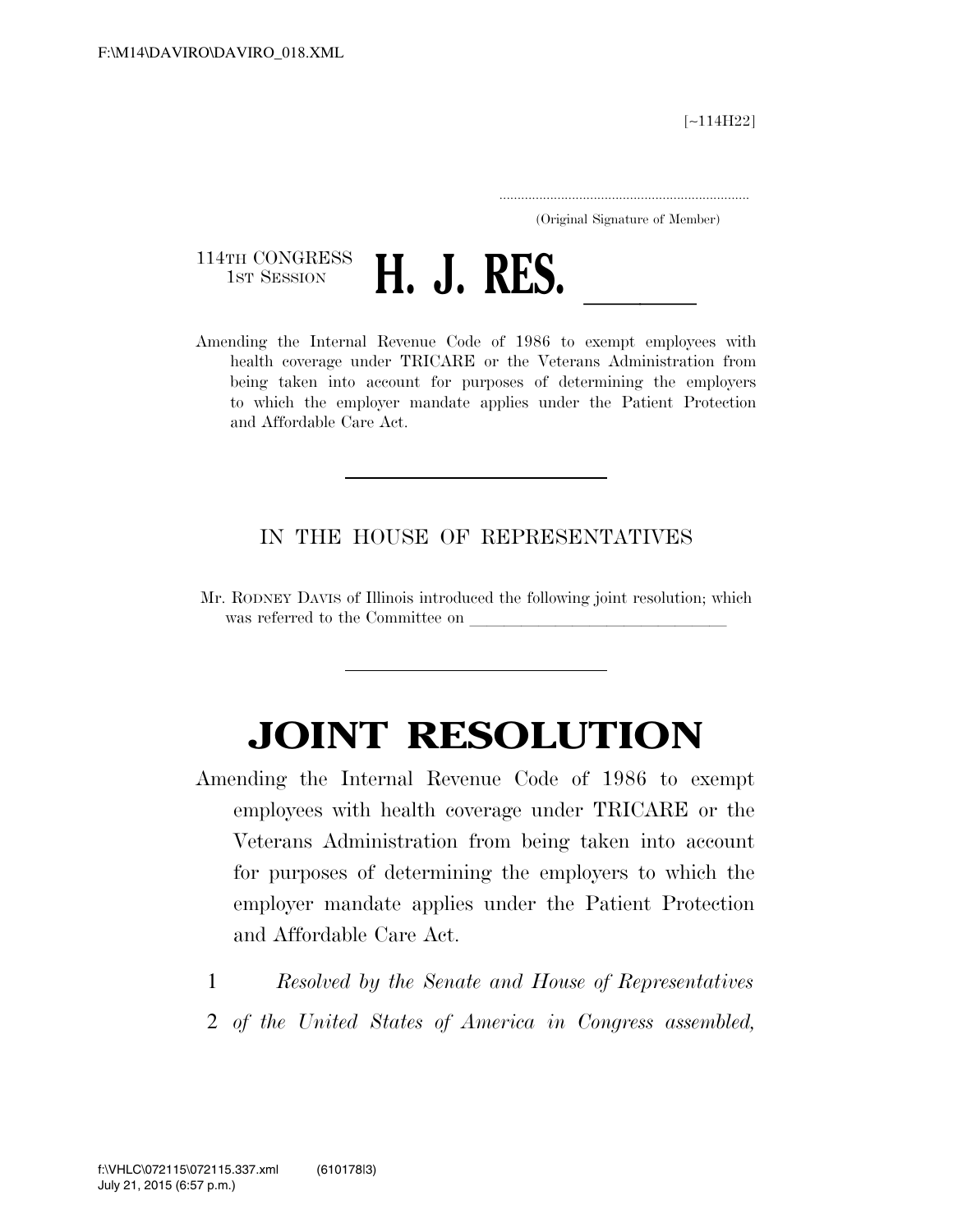$\mathfrak{D}$ 

## **SECTION 1. SHORT TITLE.**

 This joint resolution may be cited as the ''Hire More Heroes Act of 2015''.

|  | SEC. 2. EMPLOYEES WITH HEALTH COVERAGE UNDER |
|--|----------------------------------------------|
|  | TRICARE OR THE VETERANS ADMINISTRA-          |
|  | TION NOT TAKEN INTO ACCOUNT IN DETER-        |
|  | MINING EMPLOYERS TO WHICH THE EM-            |
|  | PLOYER MANDATE APPLIES UNDER PATIENT         |
|  | PROTECTION AND AFFORDABLE CARE ACT.          |

10 (a) IN GENERAL.—Section  $4980H(c)(2)$  of the Inter- nal Revenue Code of 1986 is amended by adding at the end the following:

13 "
(F) EXEMPTION FOR HEALTH COVERAGE UNDER TRICARE OR THE VETERANS ADMINIS- TRATION.—Solely for purposes of determining whether an employer is an applicable large em- ployer under this paragraph for any month, an individual shall not be taken into account as an employee for such month if such individual has medical coverage for such month under— 21 ''(i) chapter 55 of title 10, United

 States Code, including coverage under the 23 TRICARE program, or

24 ''(ii) under a health care program under chapter 17 or 18 of title 38, United States Code, as determined by the Sec